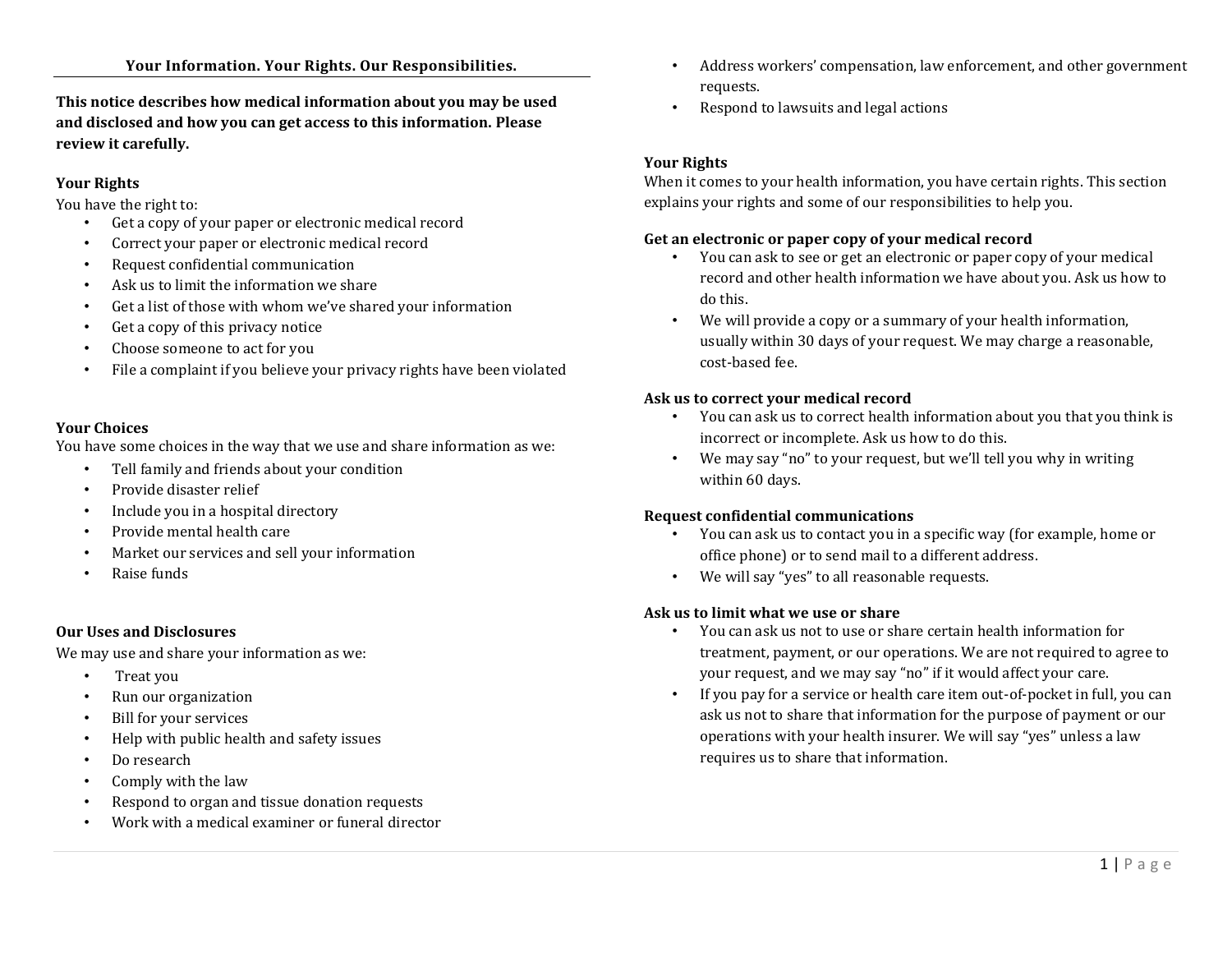#### **Get a list of those with whom we've shared information**

- You can ask for a list (accounting) of the times we've shared your health information for six years prior to the date you ask, who we shared it with, and why.
- We will include all the disclosures except for those about treatment, payment, and health care operations, and certain other disclosures (such as any you asked us to make). We'll provide one accounting a year for free but will charge a reasonable, cost-based fee if you ask for another one within 12 months.

# **Get a copy of this privacy notice**

You can ask for a paper copy of this notice at any time, even if you have agreed to receive the notice electronically. We will provide you with a paper copy promptly.

## **Choose someone to act for you**

- If you have given someone medical power of attorney or if someone is your legal guardian, that person can exercise your rights and make choices about your health information.
- We will make sure the person has this authority and can act for you before we take any action.

# **File a complaint if you feel your rights are violated**

- You can complain if you feel we have violated your rights by contacting us using the information on page 3.
- You can file a complaint with the U.S. Department of Health and Human Services Office for Civil Rights by sending a letter to 200 Independence Avenue, S.W., Washington, D.C. 20201, calling 1-877-696-6775, or visiting **www.hhs.gov/ocr/privacy/hipaa/complaints/.**
- We will not retaliate against you for filing a complaint.

## **Your Choices**

For certain health information, you can tell us your choices about what we share. If you have a clear preference for how we share your information in the situations described below, talk to us. Tell us what you want us to do, and we will follow your instructions.

In these cases, you have both the right and choice to tell us to:

- Share information with your family, close friends, or others involved in your care
- Share information in a disaster relief situation
- Include your information in a hospital directory

*If you are not able to tell us your preference, for example if you are unconscious, we may go ahead and share your information if we believe it is in your best interest. We may also share your information when needed to lessen a serious and imminent threat to health or safety.*

In these cases we never share your information unless you give us written permission:

- Marketing purposes
- Sale of your information
- Most sharing of psychotherapy notes

In the case of fundraising:

• We may contact you for fundraising efforts, but you can tell us not to contact you again.

## **Our Uses and Disclosures**

How do we typically use or share your health information? We typically use or share your health information in the following ways.

## **Treat you**

We can use your health information and share it with other professionals who are treating you.

*Example: A doctor treating you for an injury asks another doctor about your overall health condition.*

## **Run our organization**

We can use and share your health information to run our practice, improve your care, and contact you when necessary.

*Example: We use health information about you to manage your treatment and services.*